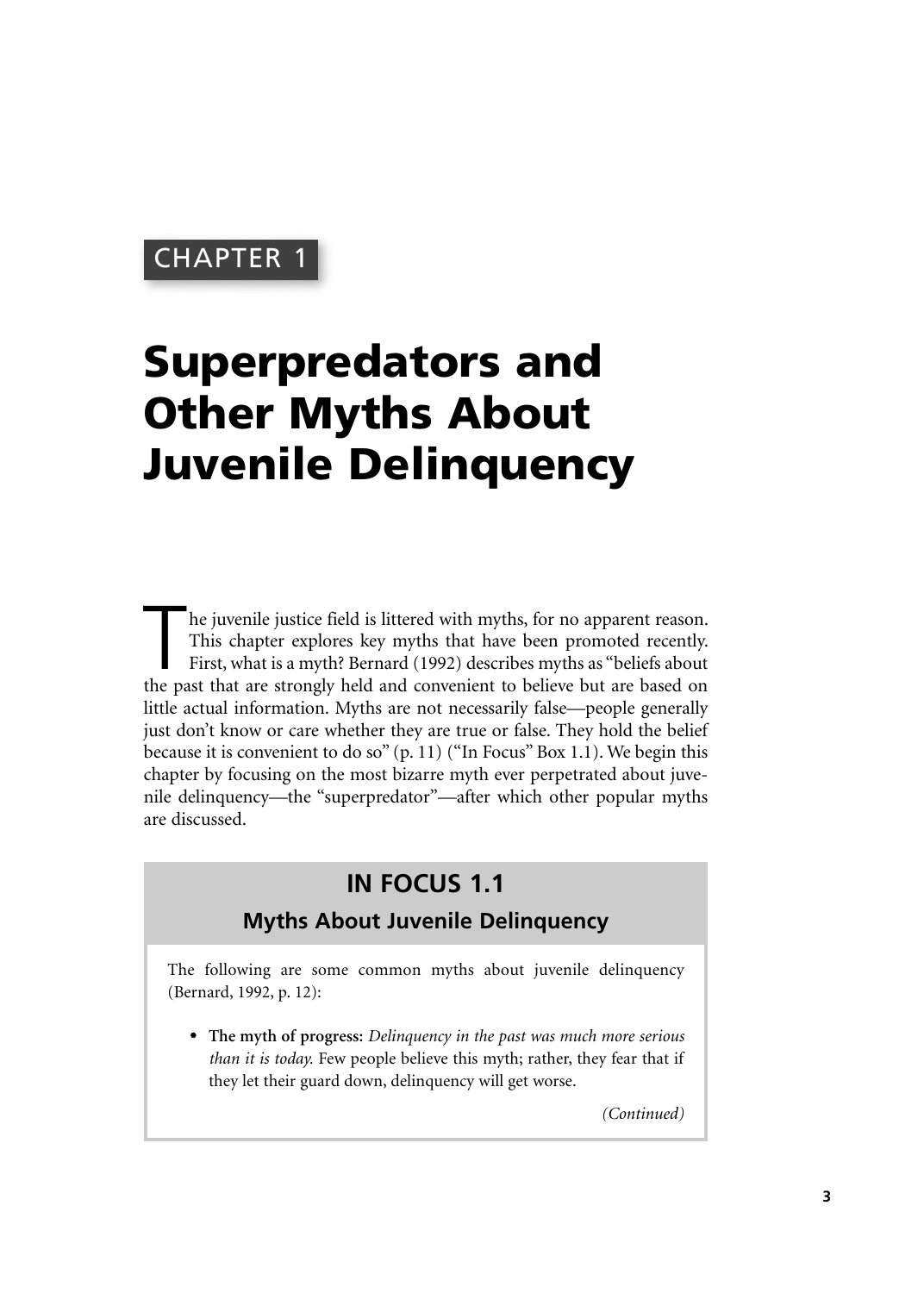(Continued)

- **The myth that nothing changes:** *Delinquency in the past was about the same as it is today.* More people believe this myth than believe the first one. It is supported by the view that delinquency is part and parcel of human nature—"boys will be boys."
- **The myth of the good old days:** *Delinquency in the past was much less serious than it is today.* More people probably believe this myth than believe the first and second ones combined. This myth is true some of the time and false at other times. The view that delinquency was better controlled at one time implies that simple solutions (quick fixes) should solve the problems associated with juvenile delinquency today.

## **The Juvenile Superpredator Myth**

A professor of politics and public affairs on the political science faculty at Princeton University, John DiIulio, created and popularized the superpredator concept. He coined the term *superpredator* (1995b) to call public attention to what he characterized as a "new breed" of offenders, "kids that have absolutely no respect for human life and no sense of the future.... These are stone-cold predators!" (p. 23). Elsewhere, DiIulio and co-authors have described these young people as "fatherless, Godless, and jobless" and as "radically impulsive, brutally remorseless youngsters, including ever more teenage boys, who murder, assault, rob, burglarize, deal deadly drugs, join gun-toting gangs, and create serious [linked] disorders" (Bennett, DiIulio, & Walters, 1996, p. 27).

The superpredator myth gained further popularity when it was linked to forecasts by James Q. Wilson and John DiIulio of increased levels of juvenile violence. Wilson (1995) asserted that "by the end of [the past] decade [i.e., by 2000] there will be a million more people between the ages of 14 and 17 than there are now. . . . Six percent of them will become high rate, repeat offenders—thirty thousand more young muggers, killers and thieves than we have now. Get ready" (p. 507). DiIulio (1995a, p. 15) made the same prediction. Media portrayals of juvenile superpredators have created the impression that juveniles are most likely to be armed—heavily armed—and to use guns in attacks.

A year later, DiIulio (1996a) pushed the horizon back 10 years and raised the ante, projecting that "by the year 2010, there will be approximately 270,000 more juvenile super-predators on the streets than there were in 1990" (p. 1). DiIulio based his projection of 270,000 on two factors. First, he assumed that the 6% figure that the Philadelphia Birth Cohort Study found in relation to Philadelphia boys who were chronic offenders in the 1960s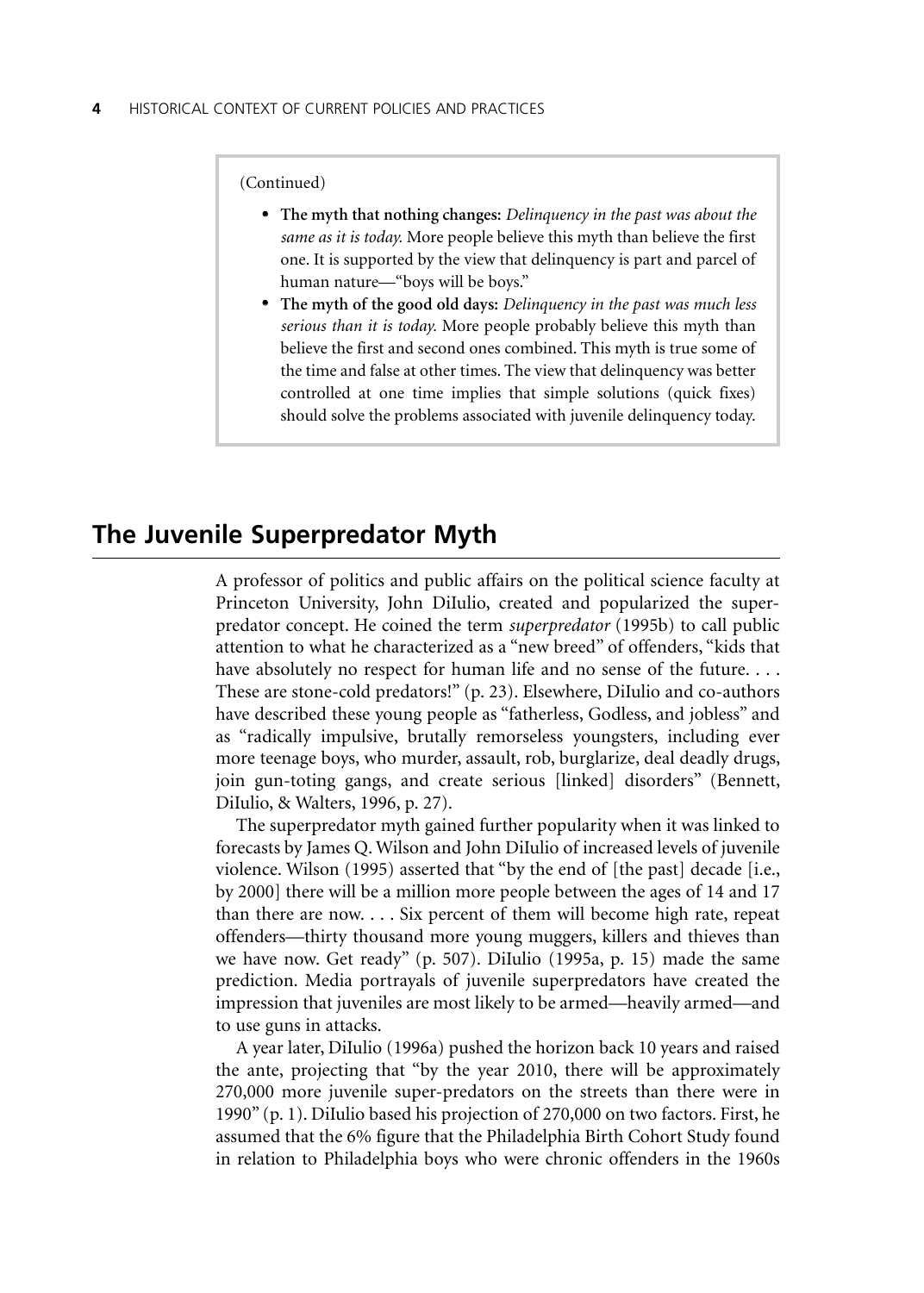would remain constant. Second, he factored this figure in with projections of the growth of the juvenile population made by the U.S. Bureau of the Census. According to these projections, the ages 0–17 population group in the United States was expected to grow by 14% (4.5 million) between 1996 and 2010 (Box 1.2).

DiIulio (1996b) warned that juvenile superpredators would be "flooding the nation's streets," coming "at us in waves over the next 20 years. . . . Time is running out" (p. 25). He also used inflammatory language, warning, "We must therefore be prepared to contain the ['crime bomb'] explosion's force and limit its damage" (DiIulio, 1995a, p. 15). However, he expressed hopelessness, saying, "This crime bomb probably cannot be defused," and asserting that the superpredators would be here within 5 years (i.e., by the year 2000) (p. 15). They never arrived.

Two other criminologists contributed to DiIulio's exaggeration. Speaking at a meeting of the American Association for the Advancement of Science, Fox warned of a "bloodbath" of teen violence (quoted in Associated Press, 1996). He also warned elsewhere of a juvenile "crime wave storm" (Fox, 1996a). In a report to the U.S. attorney general, Fox (1996b) said, "Our nation faces a future juvenile violence problem that may make today's epidemic pale in comparison" (p. 3). He called attention in particular to the projected growth in the black teenage population (ages 14–17), which would increase 26% by 2005. He also issued a warning: "There is, however, still time to stem the tide, and to avert the coming wave of teen violence. But time is of the essence" (p. i).

Blumstein's (1995a, 1995b, 1996) analysis showed that the homicide rates among juveniles, the numbers of gun homicides, and the arrest rates of nonwhite juveniles for drug offenses all doubled in the late 1980s and early 1990s, and he tied these three findings together around the "crack cocaine epidemic" of that era (Campbell & Reeves, 1994; Hartman & Golub, 1999). Blumstein contended that youngsters who joined the illicit drug industry felt it necessary to carry guns for self-protection from other armed juvenile drug sellers, and that the spread of guns among adolescents and young adults led to violent crimes and growth in the homicide rate among these age groups. It is interesting to note that in Canada, juvenile homicide rates increased sharply in the mid- to late 1980s without the presence of any crack cocaine epidemic (Hagan & Foster, 2000). Blumstein also feared that the youth violence epidemic would continue with the growth of the young population and warned that "children who are now younger (about ages 5 to 15) represent the future problem" (Blumstein, 1996, p. 2; see also Blumstein & Rosenfeld, 1999, pp. 161–162).

## **Where Did the Superpredators Go?**

The short answer is that the large cadre of superpredators that DiIulio described never existed, and the growth of this mythical group never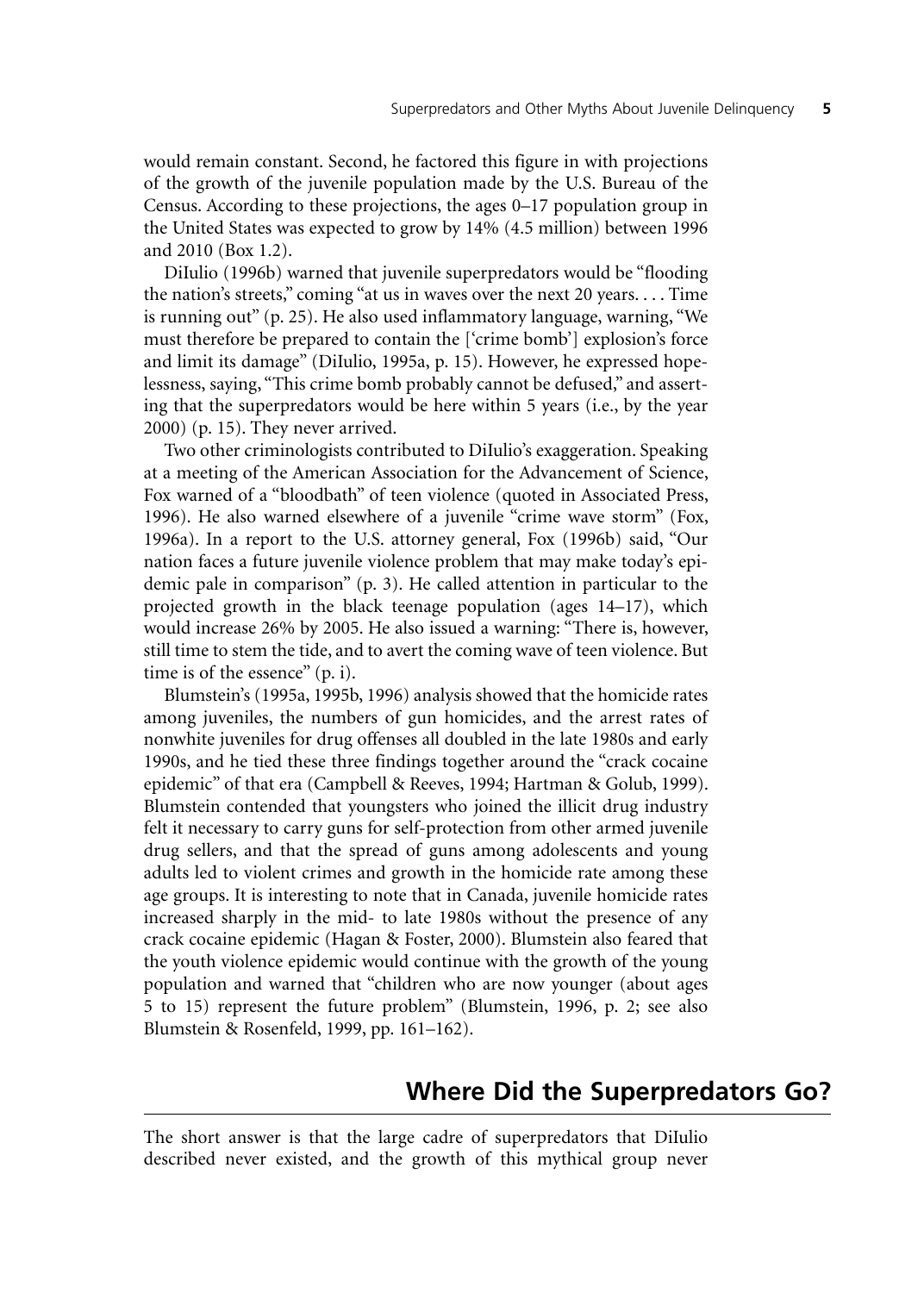happened. Several researchers have debunked the superpredator myth and doomsday projections (Howell, 1998c; Males, 1996; Snyder, 1998; Snyder & Sickmund, 2000; Zimring, 1998a). The illogical nature of DiIulio's projection is readily apparent. He assumed that 6% of babies and children as well as juveniles would be chronic offenders (see Zimring, 1996). If we were to apply the 6% figure to the 1996 population under age 18, according to DiIulio's analysis, there already were 1.9 million superpredator juvenile offenders in the United States. This number is larger than the total number of children and adolescents referred to juvenile courts each year. Wilson and DiIulio were guilty of other errors in logic (see Zimring, 1998a, pp. 61–65).

In addition, DiIulio and Wilson apparently were not aware that the majority of the 6% "chronic" offenders in the Philadelphia Birth Cohort Study were never arrested for a serious violent crime (Weitekamp, Kerner, Schindler, & Schubert, 1995). The 6% figure was based on police contacts, not actual arrests. In fact, only one-third of the police contacts resulted in an arrest, and only half of this group's police contacts resulted in a court adjudication of delinquency (Bernard & Ritti, 1991). This oversight exaggerated further the potential dangerousness of future juvenile offenders.

DiIulio, Fox, and Wilson also made the mistake of assuming a direct correlation between population size and crime rates. As Cook and Laub (1998) have shown, the size of the juvenile population "is of little help in predicting violence rates" (p. 59). In fact, they found a negative relationship between the size of the juvenile population and the number of homicides in the late 1980s and early 1990s. That is, the high juvenile homicide rates of this period occurred when the size of the adolescent population was low. Juvenile homicides and other violent crimes are decreasing, while the size of the juvenile population is increasing. In fact, the end of the period covered in the doomsday projections (1995–2010) of waves of juvenile violence is near, and juvenile violence decreased from 1994 to 2005 (Butts & Snyder, 2006; Snyder & Sickmund, 2006). For a decade (through 2004), juvenile Violent Crime Index offenses decreased, proving that DiIulio, Wilson, and Fox were seriously wrong in their forecasts (Butts & Snyder, 2006; Butts & Travis, 2002). Specifically, between 1994 and 2004, the juvenile arrest rate for Violent Crime Index offenses fell 49% (Snyder, 2006). As a result, the juvenile Violent Crime Index arrest rate in 2004 was at its lowest level since at least 1980. From its peak in 1993 to 2004, the juvenile arrest rate for murder fell 77% (Snyder, 2006).

Forecasting juvenile delinquency rates—and adult crime rates, for that matter—is risky business. As McCord, Widom, and Crowell (2001) note, criminologists' capacity to forecast crime rates is very limited, and "errors in forecasts over even relatively short periods of two to three years, let alone for a decade or more, are very large" (p. 65). When observers attempt to make such forecasts, they should be careful to include both warnings about the inherent inaccuracy of projected estimates in this area and cautions about the limited appropriate use of such estimates. In addition, juvenile justice policy makers should guard against giving much credence to forecasts made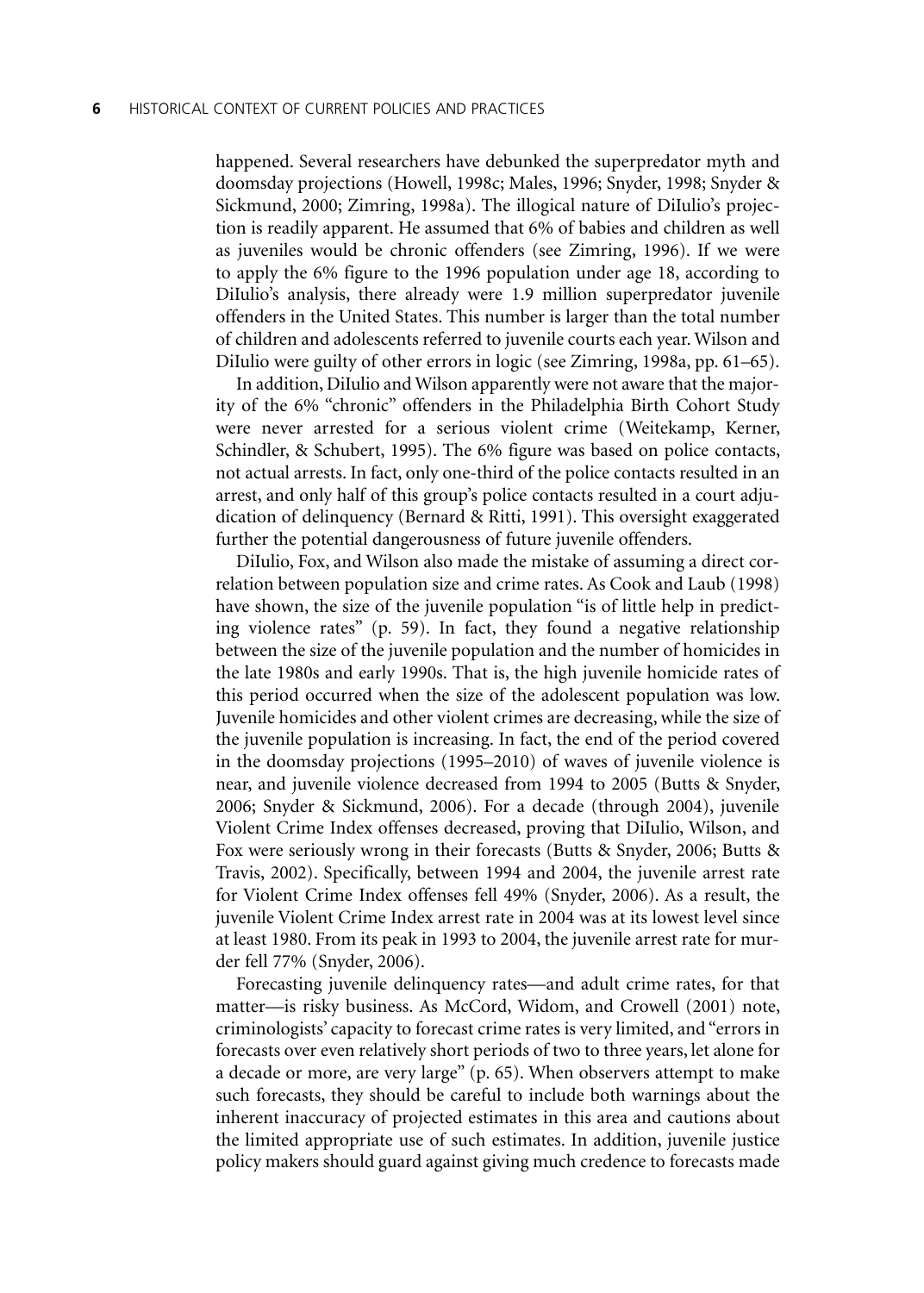by reputed "experts" from outside the field of juvenile justice who are unfamiliar with the implications of using arrest data to measure juvenile delinquency. Uncritical acceptance of juvenile arrest data is a common problem in the juvenile justice field (Elliott, 1995, 2000).

Despite these problems with DiIulio's, Wilson's, Blumstein's, and Fox's doomsday forecasts, they were taken seriously for a number of years. Some research was even sponsored to interview young people to see how they were managing in everyday life to cope with the presumed pervasive violence (Irwin, 2004). Not surprisingly, they were managing just fine. The two images foremost in these forecasts, of "superpredators" and a growing "crime bomb," were powerful, and they played well in the broadcast media and with politicians who wanted to appear tough on juvenile crime. Several popular magazines featured stories on the predicted crime wave, and many depicted on their covers young black thugs—often gang members—holding handguns. Stories that played to readers' fears were common (e.g., Gest & Pope, 1996). Articles spoke of "baby-faced criminals" (Lyons, 1997). Fear of young people grew in the public's mind (Soler, 2001). In a national survey of parents conducted in 2000, one-third of those responding said that the threat of violence affecting their own children was a major concern (Villalva, 2000).

Studies gradually discredited the doomsday forecasts of growing numbers of superpredators, and research on juvenile offender careers proved pivotal. Snyder (1998) conducted an analysis of juvenile court referrals in Maricopa County, Arizona (the county that includes Phoenix and other, smaller cities), that produced the first empirical description of the parameters that distinguish serious, violent, and chronic juvenile offenders. There is a standing policy in Maricopa County that all youth arrested must be referred to juvenile court for screening. Therefore, the court records in that county provide complete histories of all youthful offenders' official contacts with the juvenile justice system (Snyder & Sickmund, 1999, p. 80).

Figure 1.1 illustrates the overlap of the three delinquent offender subgroups. The entire circle in the figure represents all individuals in 16 birth cohorts who were referred to juvenile courts from ages 10 through 17. Snyder (1998) found that almost two-thirds (64%) of juvenile court careers were nonchronic (fewer than four referrals) and did not include any serious or violent offenses. These offender careers are shown in the clear outer circle of Figure 1.1. Conversely, just over one-third (36%) of the delinquent careers contained serious, violent, or chronic offense histories. Nearly 18% of all careers contained serious nonviolent referrals and were nonchronic, 8% of all careers contained violent referrals but were not chronic, and slightly more than 3% of all offender careers were chronic and included serious and violent offenses. (Note that it is inappropriate to total these percentages because an individual offender can be represented in more than one career.)

In sum, about 18% of all careers included serious (but nonviolent) offenses, just 8% included violent offenses, and only 3% of the careers were serious, violent, *and* chronic. These are far smaller proportions among all delinquents than DiIulio imagined. Even given the overlap of the career types, less than a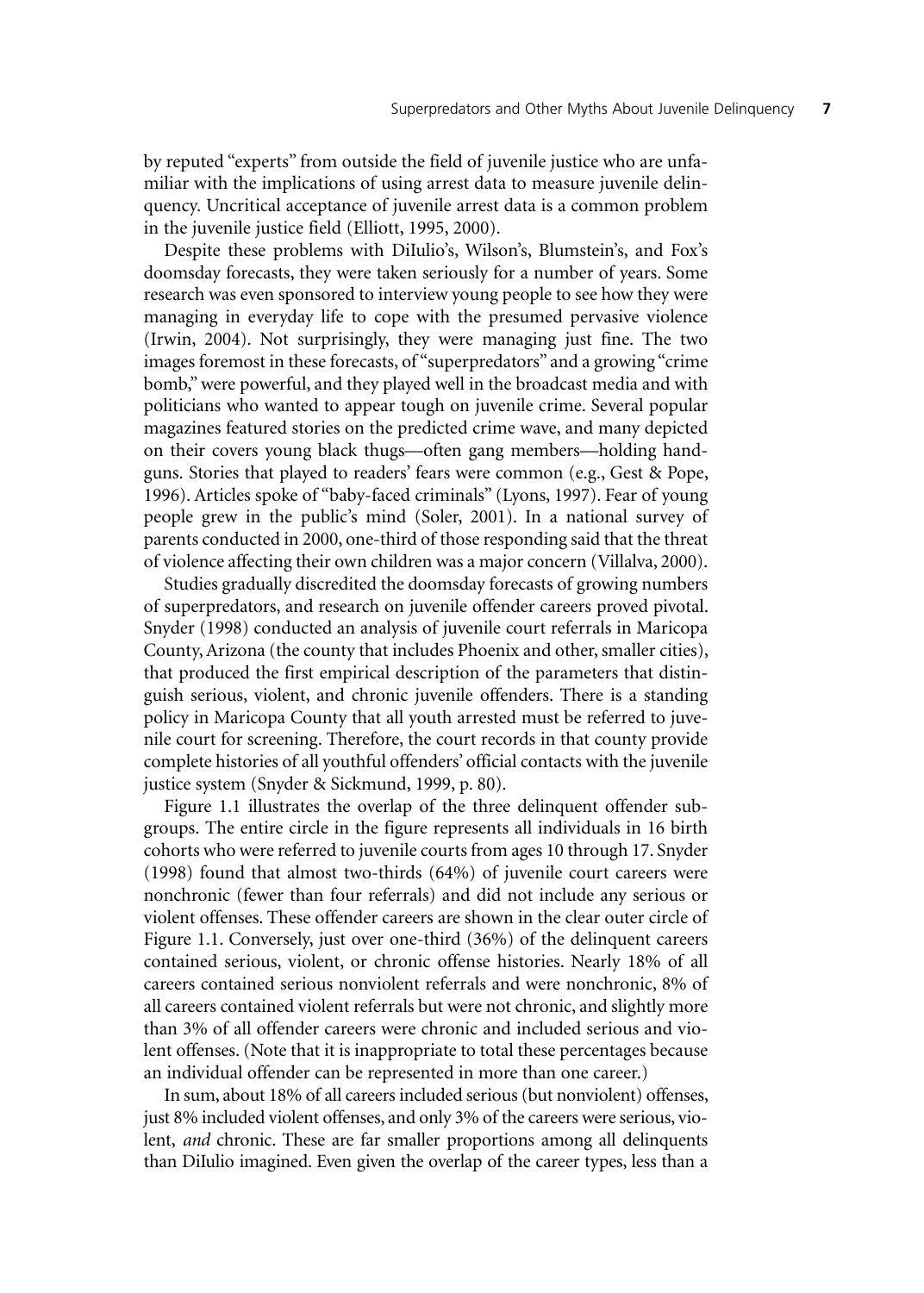#### **8**——HISTORICAL CONTEXT OF CURRENT POLICIES AND PRACTICES



**Figure 1.1** Overlap of Serious, Violent, and Chronic Offender Careers

third (29%) of the chronic offenders were also violent offenders, only about a third (35%) of the serious offenders were also chronic offenders, and about half (53%) of the violent offenders were also chronic offenders.

## **Other Myths About Juvenile Delinquency**

*Myth 1: A juvenile violence epidemic occurred in the late 1980s and early 1990s.*

This is a questionable assertion. Public health scientists use the word *epidemic* to refer to particular health problems that affect numbers of the population above expected levels, but they do not specify what constitutes an "epidemic level." The evidence does not necessarily support the conclusion that there was an epidemic of overall juvenile violence in the late 1980s and early 1990s; only the increase in homicides might be considered to have reached such a level. At the height of the so-called "juvenile violence epidemic" (in 1993), "only about 6% of all juvenile arrests were for violent crimes and less than one-tenth of one percent of their arrests were for homicides" (McCord et al., 2001, p. 33).

It can properly be said that a gun homicide epidemic occurred in the late 1980s and early 1990s, and juveniles were a part of this. From 1984 through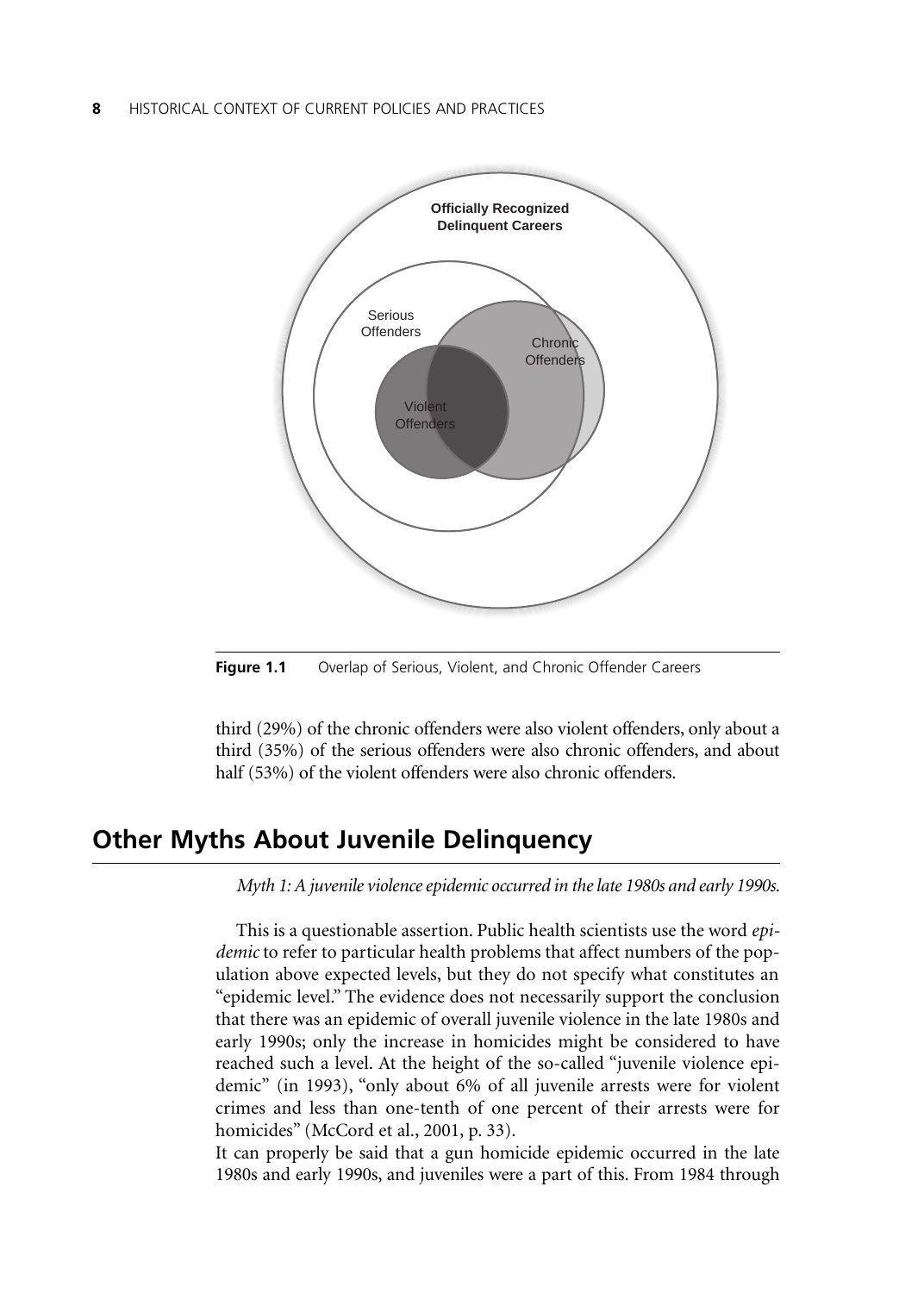1993, the number of juveniles killed with firearms tripled, and the number of nonfirearm homicides remained nearly constant. However, the gun homicide epidemic was by no means limited to juveniles; the biggest absolute change was for young adults (Butts et al., 2002; Cook & Laub, 1998, p. 60).

The availability of guns was the predominant factor. From 1973 through 1994, the number of guns in private ownership in the United States rose by 87 million (Malcolm, 2002), to an estimated 200 million (Reich, Culross, & Behrman, 2002). The growing number of privately owned guns continued into the new millennium, and the latest estimate is 258 million privately owned firearms, of which 93 million are handguns (Wellford, Pepper, & Petrie, 2005). Approximately 4.5 million new (i.e., not previously owned) firearms are sold each year in the United States, including 2 million handguns (Hahn et al., 2005). The estimated total number of firearms transactions ranges from 7 to 9.5 million per year, of which between 47% and 64% are new firearms.

It can also be said that a gun suicide epidemic occurred in the 1980s and early 1990s. Just as gun homicides increased, so did gun suicides. Surprisingly, for each young person murdered, another commits suicide (Snyder & Sickmund, 1999). The rate of adolescent suicides involving firearms increased 39% from 1980 through 1994, whereas the rate of suicides not involving firearms remained nearly unchanged during this period (Snyder & Sickmund, 1999). More than 20,000 juveniles committed suicide between 1981 and 1998, almost as many as were victims of homicide during the same period (Snyder & Swahn, 2004). During this period, white juveniles ages 13–17 were more likely to kill themselves than to be killed by others. Thus it would be accurate to say that an adolescent gun suicide epidemic occurred at the same time as the adolescent gun homicide epidemic, particularly among young black males. Any explanation for the increase in adolescent gun homicides in the late 1980s and early 1990s must also account for the increase in adolescent gun suicides during that period. The emergence of "superpredators" is not a plausible explanation for both phenomena. Rather, the increased availability of guns and gang growth both occurred then (see Chapter 6).

#### *Myth 2: Juveniles frequently carry guns and traffic in them.*

The increase in juvenile and young adult homicides from the mid-1980s through the mid-1990s prompted the U.S. Department of the Treasury to launch the Youth Crime Gun Interdiction Initiative (YCGII), which gathered valuable information on the ages of illegal gun carriers. Under the YCGII, the Bureau of Alcohol, Tobacco and Firearms in the Department of the Treasury supported 27 cities in developing systems that would allow them to trace all recovered crime guns. Surprisingly, nearly 9 out of 10 of the illegal guns recovered by police in the 27 cities in 1997–1998 were in the hands of adults (ages 18 and older); only 11% were recovered from juveniles (Bureau of Alcohol, Tobacco and Firearms, 1999). Nearly three times more recovered guns (32%) were in the hands of young adults, ages 18–24, than were in the hands of juveniles. Since then, federal gun interdiction initiatives have focused mainly on young adults.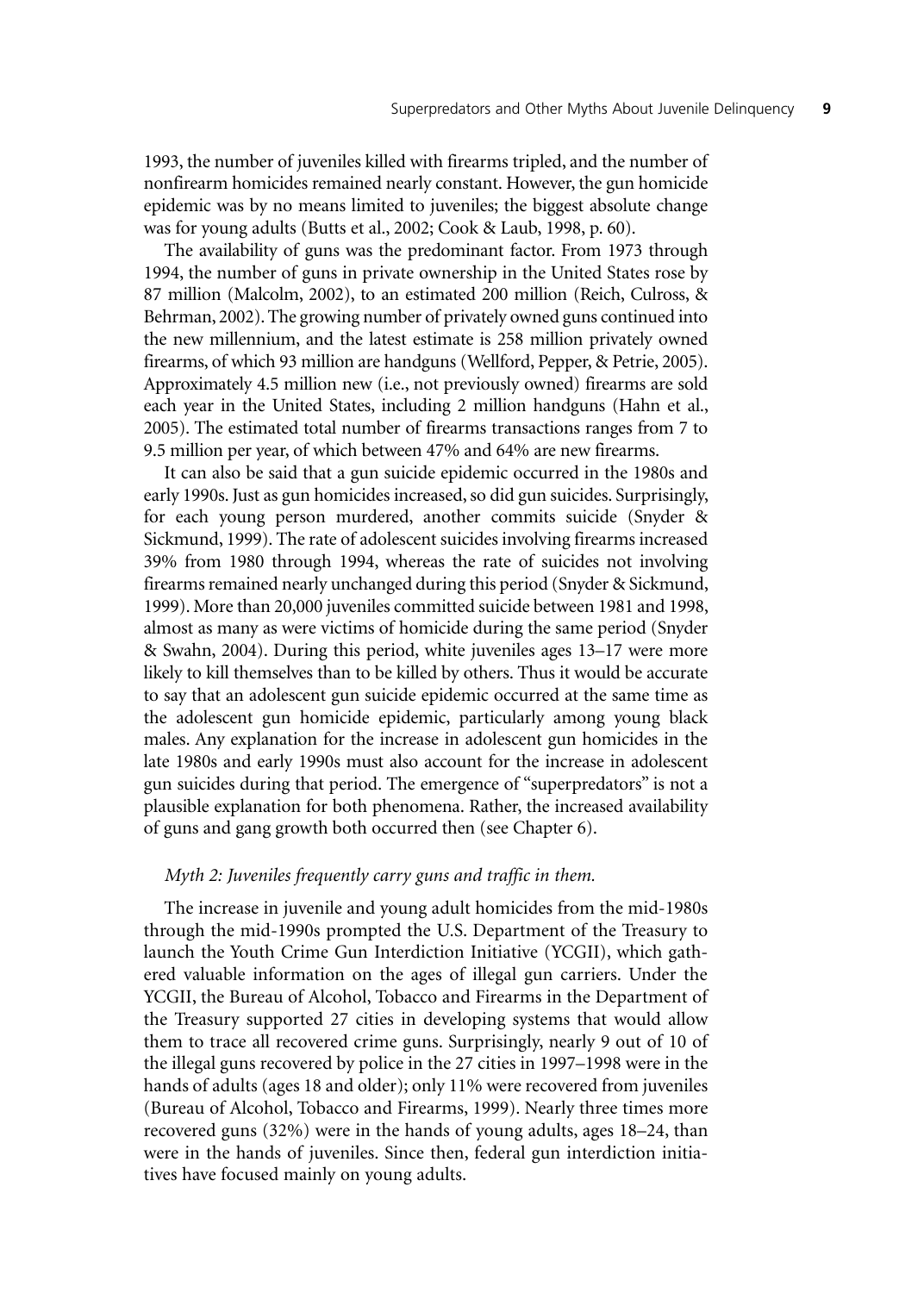#### *Myth 3: Juvenile violence is the top crime problem in the United States.*

Actually, adult violence is our nation's top crime problem. FBI data show that juveniles accounted for only 5% of the murders and only 12% of all serious violent crimes in the United States cleared by arrests in 2004 (Snyder, 2006). These figures are far below juveniles' proportional representation (19%) in the age range of the total population that commits most crime (ages 10–49) (Snyder & Sickmund, 1999). Young adult offenders ages 18–24 have the highest violent crime arrest rates (Cook & Laub, 1998), and the overwhelming majority of gun homicides and gun assaults in the United States involve adult perpetrators and victims (Cook & Ludwig, 2001).

#### *Myth 4: Juveniles were the driving force behind the increase in violence in the United States from the mid-1980s through the early 1990s.*

In reality, studies conducted by researchers at the National Center for Juvenile Justice have shown that adults, not juveniles, accounted for twothirds of the increase in murders in the late 1980s and early 1990s, and those adults were responsible for nearly three-fourths of the increase in violent crime arrests during this period (Snyder, Sickmund, & Poe-Yamagata, 1996). Murders increased 23% from 1985 through 1994 (Snyder et al., 1996, p. 20). If murders by juveniles had remained constant over this period, murders in the United States would have increased by 15%.

#### *Myth 5: School shootings represent a second wave of the juvenile violence that doomsday forecasters Fox and DiIulio prophesied.*

School shooters do not fit the profile of mythical superpredators—or any other high-risk youth profile, for that matter. It is important to recognize that student school shooters represent only a fraction of all mass killers, a group that is overwhelmingly made up of adults (Fessenden, 2000). All types of rampage shootings increased in the 1980s and 1990s, corresponding with increased production of semiautomatic pistols (Fessenden, 2000). The extent of the panic over school shootings (see Chapter 2) is evident when one contrasts the reality of this form of violence with public perceptions of the problem. School crime did not increase in the early 1990s and has dropped since then (Brooks, Schiraldi, & Ziedenberg, 2001; Snyder & Sickmund, 1999). In fact, schoolassociated violent deaths dropped 40% at the end of the 1990s, and the chance that a school-aged child would die in a school was 1 in 2 million (Brooks et al., 2001). Yet 71% of people responding to a public poll in 1998 said that they thought a school shooting was likely to happen in their community. Actually, violent events in schools have declined significantly for more than a decade, at least up to 2005 (National Center for Education Statistics, 2007).

#### *Myth 6: Juvenile offenders are committing more and more violent crimes at younger ages.*

The federal Office of Juvenile Justice and Delinquency Prevention (OJJDP) Study Group on Very Young Offenders concluded that there is no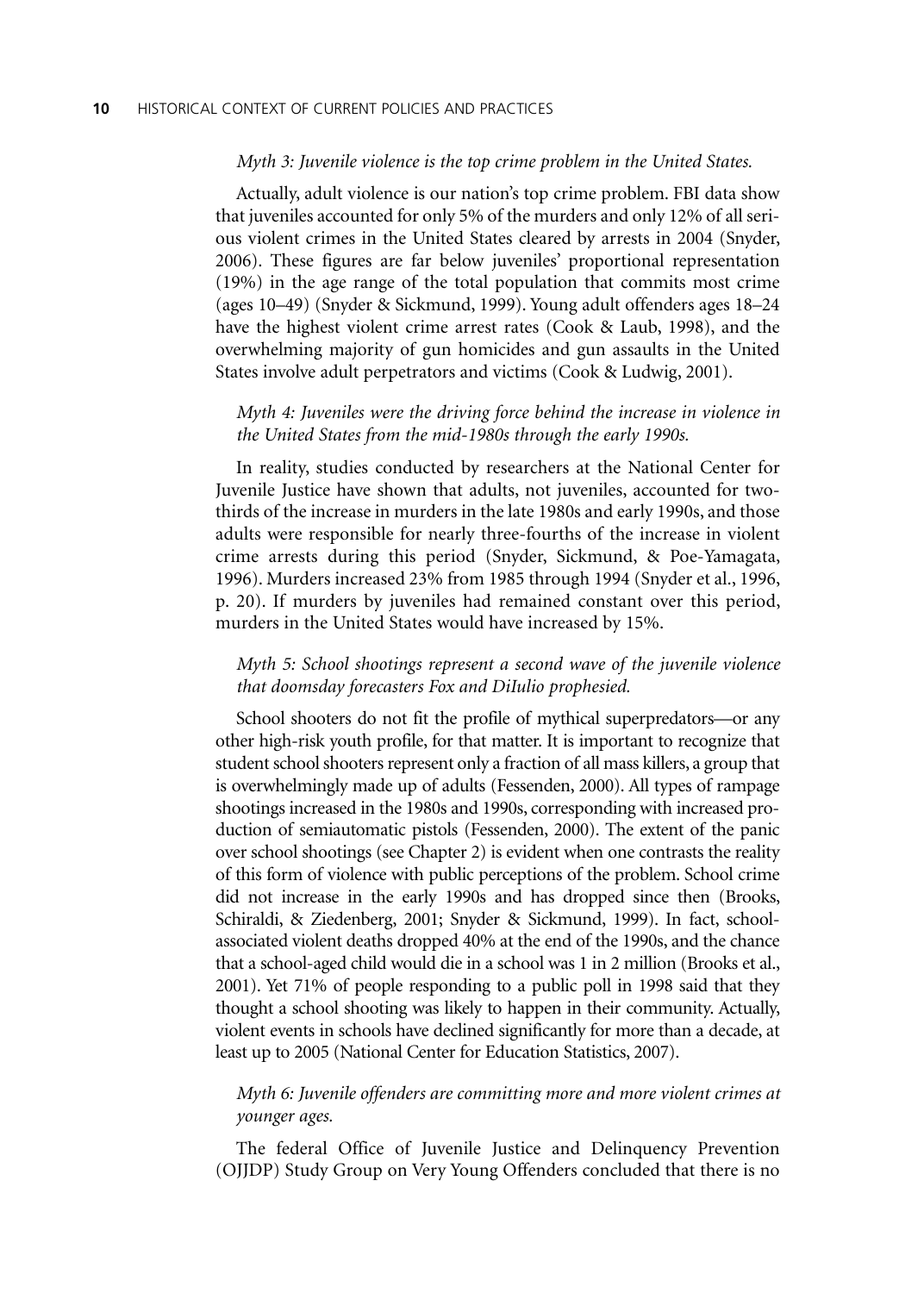empirical evidence to support this claim (Loeber & Farrington, 2001a; see also Butts & Snyder, 1997; Snyder, 1998). The proportion of all juvenile violent arrests involving children ages 10–12 remained essentially constant in the 1980s and 1990s (Snyder & Sickmund, 1999, p. 121). Just 1% of all juvenile arrests involved youth under age 10 in 2004 (Snyder, 2001, 2006).

A comparison of national self-report studies showed that the proportion of child delinquents involved in serious and violent delinquency did not change from 1976 through 1999 (Espiritu, Huizinga, Crawford, & Loeber, 2001). Yet the number of arrested child delinquents increased from 1980 through 1996 (Snyder, 2001), and law enforcement agencies referred a larger percentage of the child delinquents they arrested to the juvenile courts in 1997 than in 1988. Thus child delinquents came to constitute a large proportion (10%) of all juvenile cases by the late 1990s (Butts & Snyder, 1997; Snyder, 2001).

To resolve the "superpredator" issue, the OJJDP, in the U.S. Department of Justice, undertook a program of research to determine the size and characteristics of the worst juvenile offenders, which was spearheaded by Snyder's 1998 Maricopa County study described in Chapter 5. Snyder used that database to examine three key claims about juvenile violence that had been tied to the superpredator myth:

- That the relative proportion of serious and violent offenders among all juvenile delinquents is growing
- That juvenile offenders are becoming younger
- That juveniles are committing more and more violent crimes

None of these assumptions proved to be correct. An Arizona study (Snyder, 1998) showed that the proportion of chronic offender careers increased by only 4% from the 1980s to the 1990s. Moreover, the worst offenders in the latter period were not significantly more active, more serious, or more violent. Second, there was no evidence that the juveniles in his study were beginning their court careers at younger ages. Third, no increase was found in the numbers of crimes for which serious and violent offenders were charged. Rather, Snyder found that the juvenile justice system may be spreading its net wider, bringing in more juveniles, not more serious juvenile offenders. Other research shows that the proportion of children under 13 involved in delinquency has not changed much over the past two decades (Espiritu et al., 2001).

#### *Myth 7: The juvenile justice system in the United States is a failure; it is collapsing because it cannot handle today's more serious offenders.*

In the midst of the moral panic over delinquency, such unusually critical statements were made about the juvenile courts—including charges that they are "kiddie courts," too lenient, and quaint, and that probation is a farce (Butterfield, 1997)—that some critics proposed scrapping them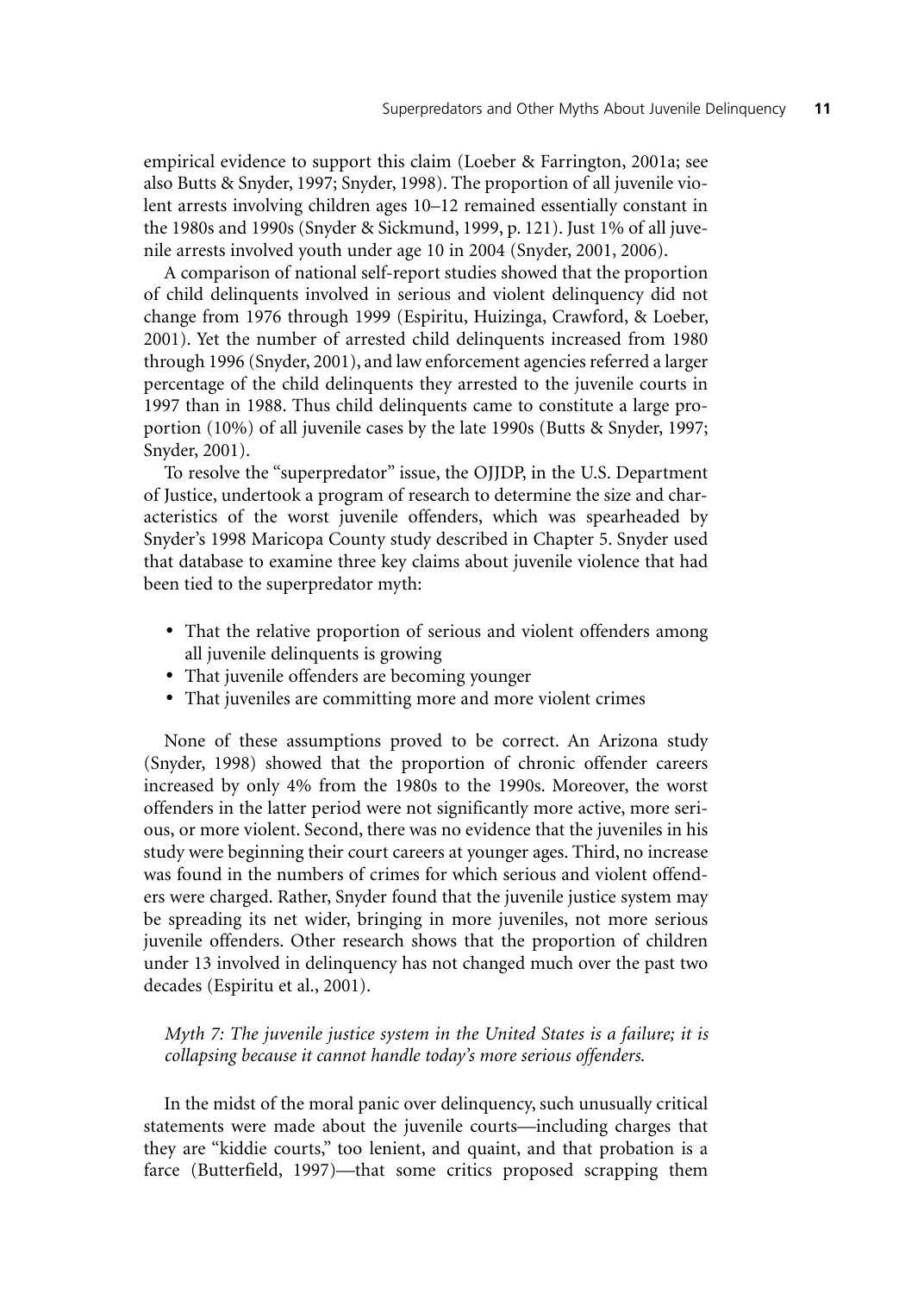altogether (see Chapter 12). The notion that the juvenile justice system has become ineffective is based on the following three assumptions (Tracy & Kempf-Leonard, 1998):

- Sanctions in juvenile courts are neither certain enough nor severe enough to deter serious delinquents from continually committing serious crimes.
- The rehabilitative techniques used by juvenile courts have not sufficiently reduced recidivism (i.e., returning to criminal activity).
- The preponderance of noncustodial sanctions (such as probation) and the very short institutional sanctions that are applied allow delinquents to pose a continued and severe risk to public safety.

These and other related myths about the juvenile justice system are discussed next.

DiIulio's preposterous claims left no plausible role for the juvenile justice system in stemming the coming tide of superpredators. The juveniles who achieved this mythical status were said to be beyond redemption; jailing and imprisonment was the presumed answer. Just desert advocates promoted the use of punitive laws, policies, and practices in the juvenile justice system, including three-strike laws, determinate sentences, longer sentences, sentencing to boot camps, electronic monitoring, drug testing, shock incarceration, and other punitive measures (Howell, 2003b). Such policies and practices, which deemphasize prevention of juvenile crime and rehabilitation of juvenile offenders, became common in the juvenile justice system through new state legislation. Together, DiIulio's superpredator concept and just desert principles spawned a major myth that the juvenile justice system could not be effective with the new breed of juvenile offenders and was no longer relevant in modern-day crime control (Box 1.2).

## **IN FOCUS 1.2**

## **The Logic of DiIulio's Superpredator Prediction**

- The Philadelphia Birth Cohort Study found that 6% of the boys in the study sample were chronic offenders (Wolfgang, Figlio, & Sellin, 1972).
- From 1996 through 2010, the number of boys under age 18 would increase by a total of 4.5 million (from 32 million to 36.5 million).
- Therefore, by 2010, the United States would have  $270,000$  (.06  $\times$  4.5 million) more superpredators (chronic offenders) who would perpetrate a "coming wave of teen violence."

SOURCE: Dilulio (1995b).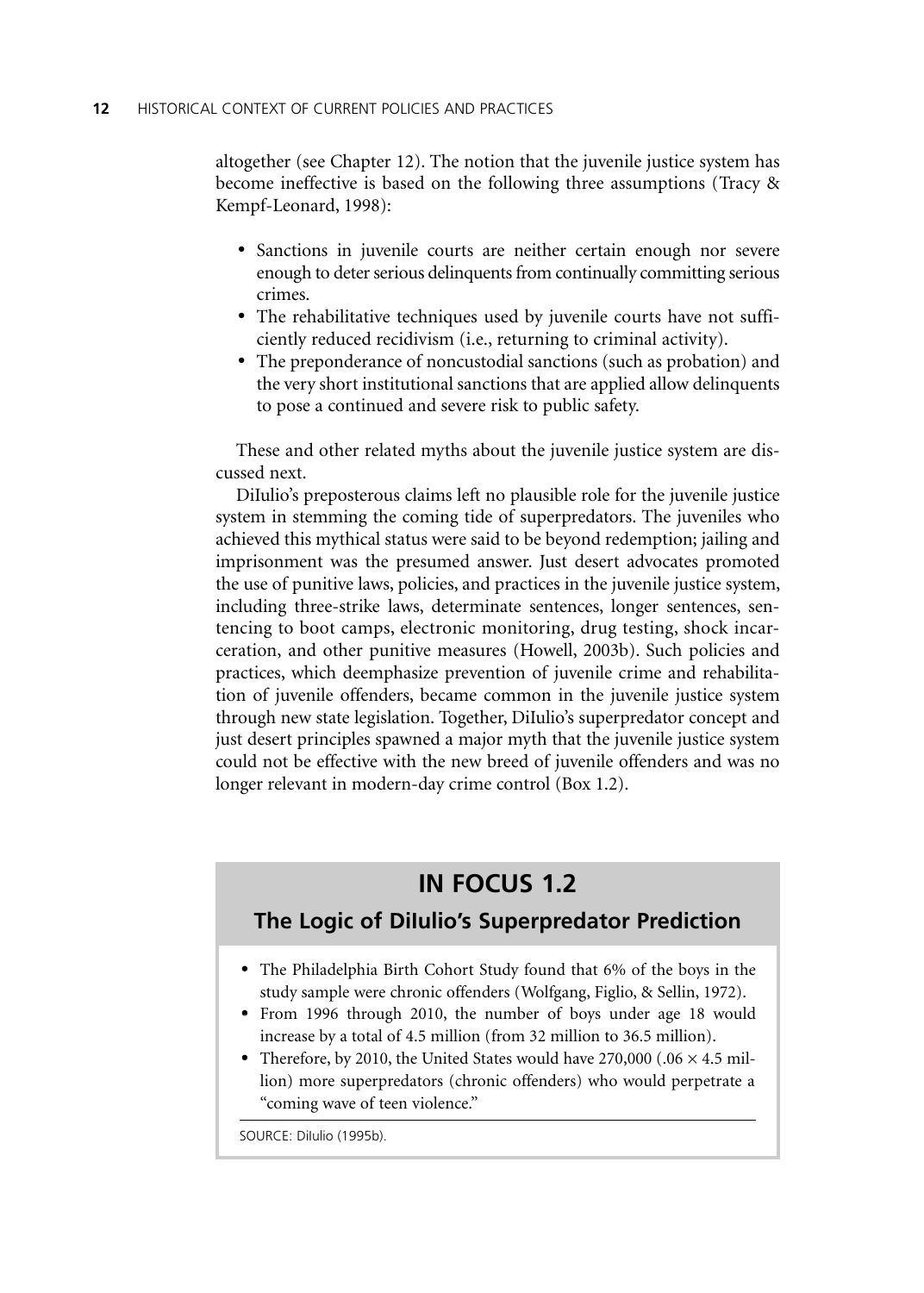## **Myths About the Juvenile Justice System (JJS)**

*JJS Myth 1: Rehabilitation is no longer a priority in the juvenile justice system; punishment is now favored.*

Declarations that the rehabilitative mission of the juvenile justice system is in serious decline, if not dead, are common (Box 1.3). Many state legislatures did indeed rewrite their juvenile codes to endorse punitive objectives (Torbet & Szymanski, 1998); however, 45 of them maintained an allegiance to the juvenile justice system's traditional benevolent mission (Bishop, 2006). In fact, Bishop noticed in her review of the past 3 years (2003–2005) of legislative actions that "efforts are underway to mitigate or even abandon punitive features [of juvenile laws enacted in the past decade and] to address the treatment needs of most juvenile offenders" (p. 660).

## **IN FOCUS 1.3**

## **Claims That the Juvenile Justice System Fails to Meet Expectations**

*"Politicians and the public have repudiated the [juvenile] court's original rehabilitative premises" (Feld, 1993).*

*"[The system is] unable to stem the tide of declining public support" (Bazemore & Umbreit, 1997, p. 5).*

*"In many jurisdictions [the juvenile justice system] does not consistently serve the public safety, hold juveniles accountable, or meet the treatment and rehabilitation needs of each juvenile offender" (Bilchik, 1998, p. 1).*

*"The voices calling for the abolition of the juvenile court are no longer falling on deaf ears, but are beginning to capture the attention of state and nationally elected public officials, the media, and other opinion leaders" (Schwartz, Weiner, & Enosh, 1998, p. 534).*

*"Demands for an overhaul of the juvenile justice system continue to be commonplace at the national, State, and local levels" (Hsia & Beyer, 2000, p. 1).*

*"The original purpose of the juvenile court has systematically unraveled" (Garascia, 2005, p. 489).*

*JJS Myth 2: The public no longer supports rehabilitation of juvenile offenders.*

Others say that the efforts of "child savers" are all for naught anyway because of a lack of public support for rehabilitation of juvenile offenders (Box 1.4). These observers assume that the impact of the just desert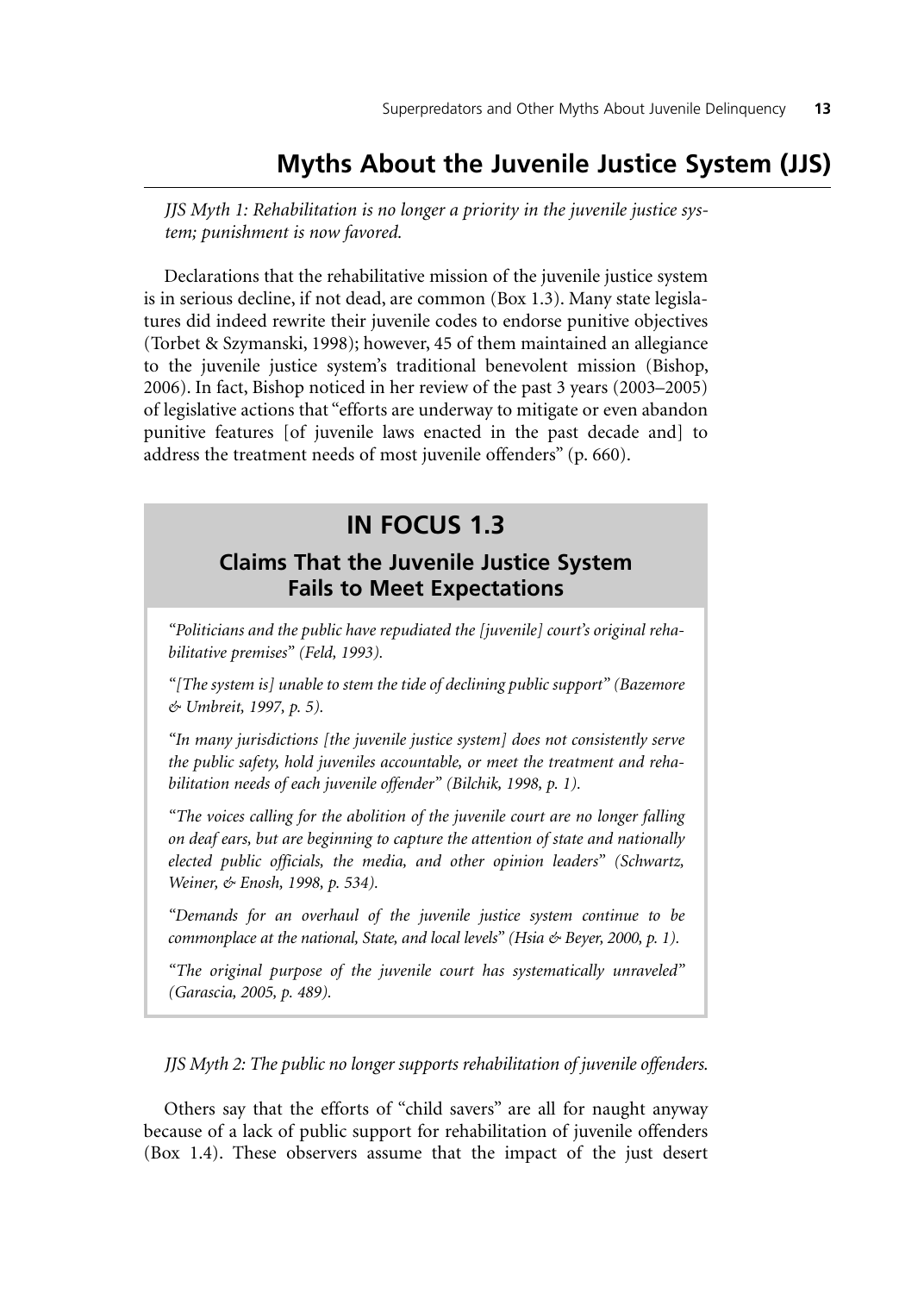movement on the adult criminal justice system—in greatly diminishing the use of treatment programs—has filtered down to the juvenile justice system. Is this a matter of fact? Decidedly not. "The notion that the American public is opposed to the treatment of juvenile offenders is a myth" (Cullen, 2006, p. 665). Cullen notes that a 2001 national survey found that 80% of the sample of adults thought that rehabilitation should be the goal of juvenile correctional facilities and that more than 9 in 10 favored a variety of early intervention programs, including parent training, Head Start, and after-school programs. "The legitimacy of the rehabilitative ideal—especially as applied to youthful offenders—appears to be deeply woven into the fabric of American culture" (p. 666). Therefore, it is not surprising that state and local juvenile justice officials have taken steps to soften the impact of punitive reforms (Bishop, 2006; Mears, 2002).

## **IN FOCUS 1.4**

## **Key Myths About Juvenile Delinquency**

- A juvenile violence "epidemic" occurred in the late 1980s and early 1990s.
- Juvenile violence is the top crime problem in the United States.
- Juveniles were the driving force behind the increase in violence in the United States from the mid-1980s through the early 1990s.
- Juvenile offenders are committing more and more violent crimes at younger ages.
- School shootings represent a second wave of the juvenile violence that doomsday forecasters Fox and DiIulio prophesied.
- The juvenile justice system in the United States is a failure; it is collapsing because it cannot handle today's more serious offenders.
- The public no longer supports rehabilitation of juvenile offenders.
- Rehabilitation is no longer a priority in the juvenile justice system; punishment is now favored.
- Transferring juveniles to the criminal justice system is the way to reduce juvenile delinquency.

#### *JJS Myth 3: Juvenile correctional systems are a dismal failure.*

Whether confinement in juvenile reformatories halts or accelerates juvenile criminal behavior is a question that has been debated since the mid-19th century (Krisberg & Howell, 1998). For the first time, reasonably good data are available that provide a rough approximation of recidivism rates among offenders released from state juvenile correctional facilities (Virginia Department of Juvenile Justice, 2005). The gathered state reports were not uniform. Some measured recidivism by rearrests (9 states), others used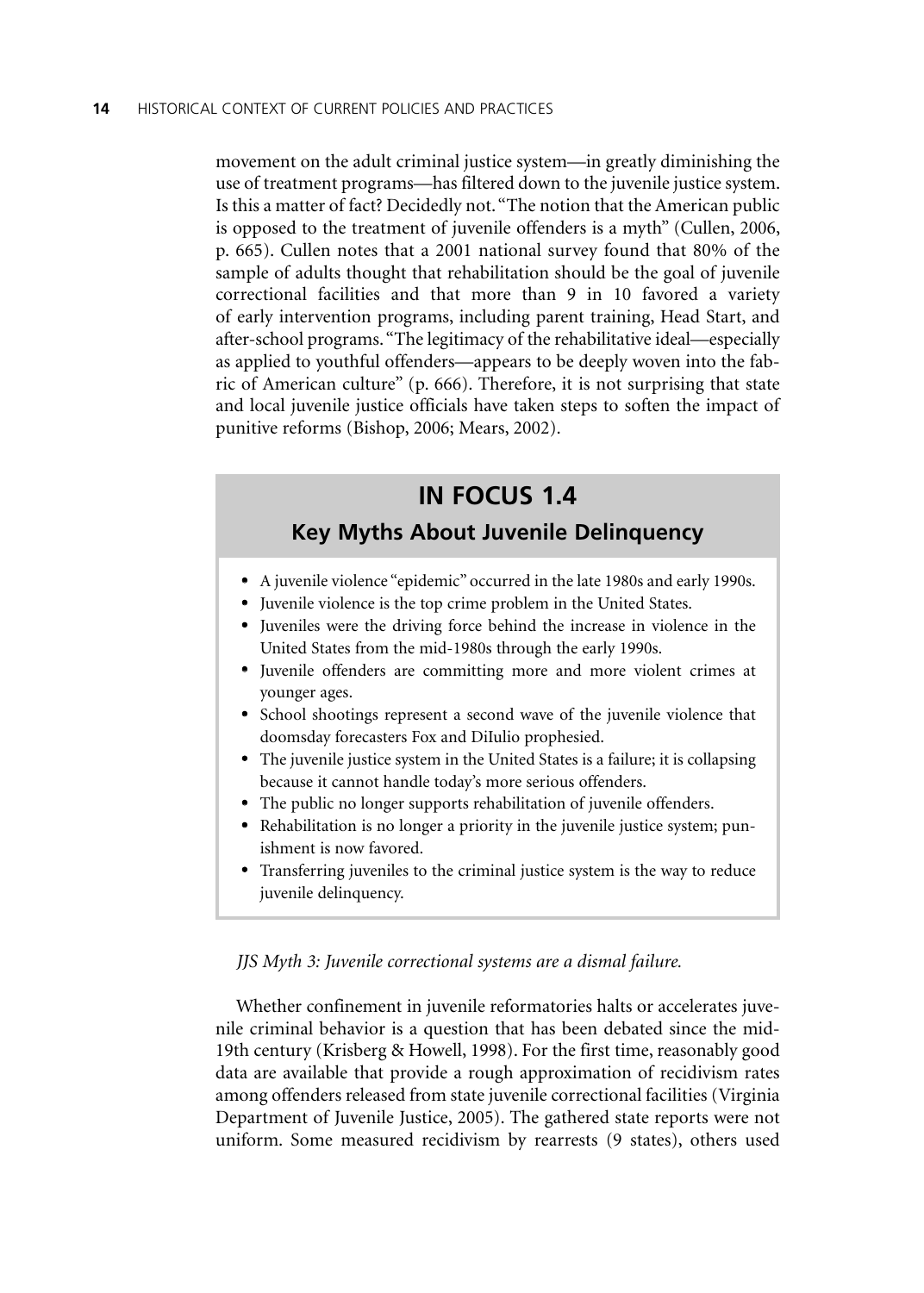reconvictions (12 states), and the final group used reincarceration (12 states). A total of 33 states provided data, so there is overlap in the formats in which data were reported (but only 4 states reported recidivism data using all three measures). The average recidivism rates were as follows: rearrests (57%), reconvictions (33%), and reincarceration (20%).

These averages appear to be far better than juvenile justice system critics have assumed and also much better than comparable measures for the criminal justice system: Two-thirds (67%) of released prisoners are rearrested within 3 years, and more than half of released inmates are returned to prison (Langan & Levin, 2002). Actually, the adult recidivism rates should be lower than those for juveniles because adolescents are on the upward side of the age–crime curve and adults are on the downward side, already in a desistance mode.

#### *JJS Myth 4: Transferring juveniles to the criminal justice system is the way to reduce juvenile delinquency.*

DiIulio said "by my estimate, we will probably need to incarcerate at least 150,000 juvenile criminals in the years just ahead" (DiIulio, 1995b, p. 28). In one fell swoop, DiIulio dismissed the relevance of the juvenile justice system. But it already had been dealt a serious blow from the just desert movement (specific and extreme punishments for crimes), which I will discuss in more detail in the next chapter.

However, as we shall see in Chapter 12, studies have shown that juveniles who are transferred to criminal court and placed in adult prisons are actually more likely to recidivate than juveniles retained in the juvenile justice system, and their recidivism rates, offense rates, and offense severity appear to increase after they are released from prison. Nevertheless, many research questions about transfers remain to be answered (Mears, 2003). Equally important, the business of transferring juveniles to another system not designed for them presents myriad complex matters that rarely are considered (Mears, 2000).

The unifying theme in these four myths is the notion that punishment is now predominant in juvenile justice policies and practices, driven by shifting public opinion. However, Bishop (2006) astutely observes that "to the public, the idea of punishment versus rehabilitation is a false dichotomy" (p. 656) and that "we have sold the public short for a long time regarding the degree to which it supports the rehabilitation of juvenile offenders" (p. 656). The reality, she says, is that the public endorses both strategies simultaneously. Indeed, Bishop sees that the public embraces a balanced approach of punishment for offenses while also providing the necessary treatment to help offending youth move on into adulthood with their life chances intact. This is the essence of effective juvenile justice system philosophy, a concept that politicians and legislators appear to have difficulty grasping.